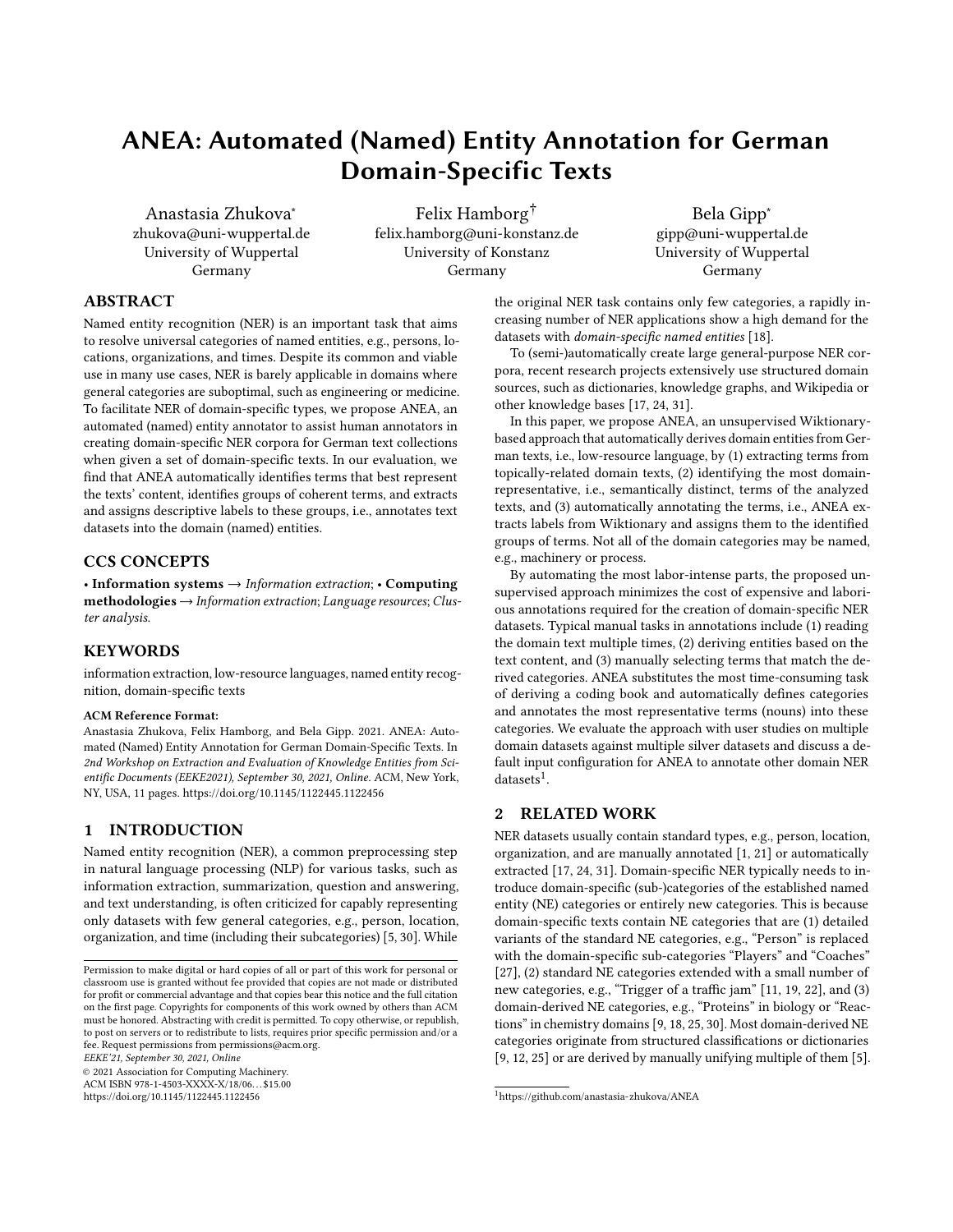In sum, creating domain-specific datasets for NER requires expert knowledge and is time-consuming.

To minimize such efforts, some NER approaches use seed-NEs, i.e., a small number of manually provided terms and their NEcategories [\[7,](#page-9-10) [16,](#page-9-11) [30\]](#page-10-1). Such approaches use the seed-NEs as examples to extract patterns of NE definitions and apply them to the full text suggested for annotation. These NER approaches suffer from the slow updates of the underlying domain knowledge bases (KB) [\[28\]](#page-10-6) and perform worse on lower-resource languages than on English [\[9\]](#page-9-8). An alternative to domain-KBs is community KBs, such as Wikipedia and Wiktionary, which are constantly updated by their communities. They prove to contain a sufficient amount of domain information [\[14,](#page-9-12) [29\]](#page-10-7).

Unlike the existing supervised approaches for annotating domainspecific named entities [\[6,](#page-9-13) [13\]](#page-9-14), in this paper, we explore ANEA, an unsupervised method to support researchers and users during the creation of a coding book. Given a set of domain- or use case-specific documents, ANEA automatically derives domain-specific categories and exemplary terms within. This way, ANEA automates the most time-intensive, previously manual tasks. As a consequence, users only need to revise these terms, e.g., by renaming the categories or re-annotating the not matching to the categories terms.

## 3 METHODOLOGY

We propose an unsupervised approach for annotation of domainspecific (named) entities (ANEA) on a lower-resource language. The goal of ANEA is to fully automatically derive entity categories (later in the text: categories) by selecting groups of related terms and extract and assign a meaningful label to these terms. To do so, ANEA, first, links terms extracted from domain-specific texts to pages in Wiktionary [\[14,](#page-9-12) [24\]](#page-10-2). Second, ANEA automatically identifies groups of related terms and automatically labels them by performing a double optimization task of both maximizations of cross-similarity of terms in a group and the average similarity of these terms to a candidate label. That is, the approach consists of two main steps: (1) text preprocessing, i.e., term mapping to Wiktionary pages (WPs) and construction of a domain graph, and (2) identification of related terms and label assignment.

#### <span id="page-1-1"></span>3.1 Preprocessing and domain graph

3.1.1 Preprocessing. The goal of preprocessing is to extract terms from the set of texts and maximize the number of terms aligned to the Wiktionary structure, i.e., map the domain-specific terminology to the structured knowledge base. The mapping of the extracted terms to the knowledge graph enables using their semantic information, such as term definitions, areas, hypernyms, and hyponyms (see Figure [1\)](#page-1-0).

The preprocessing steps include parsing and part-of-speech (POS) tagging using spaCy [\[10\]](#page-9-15). We define a term as any unique noun phrase that does not contain any digits [\[7\]](#page-9-10). After extraction, terms are mapped to their respective German WP, if any, i.e., each term gets assigned to a link of a WP.

In German texts, we find that many domain-specific terms are compound words, i.e., words that consist of more than one noun component, for example, "Sechszylindermotor" = "sechs" + "Zylinder" + "Motor" (six-cylinder motor). Typically, such complex domain

<span id="page-1-0"></span>

[1] Abluftmotor, Abtriebsmotor, Aluminiummotor, Antriebsmotor, Außenbordmotor, Austauschmotor, Automotor, Backbordmotor,

Figure 1: An example of a Wiktionary page (WP).

compound words are not described in Wiktionary since they are too rare or specific. On the contrary, we observe that compound words' heads, i.e., the part of a composition term that bears the core meaning of the phrase, e.g., "Motor" in the example above, are highly likely to have a WP in Wiktionary.

To map rare domain-specific terms to WPs, we extract the heads of the extracted terms with a compound splitter, i.e., a model that splits terms into two parts, compound- and head-parts, [\[26\]](#page-10-8) and attempt to map the heads to Wiktionary. If a (multi-token) term has a corresponding WP, we set a full term as a term's head. If the compound splitter outputs a head that is not a part of Wiktionary, we continue recursively search for a head that can be mapped to a WP. If no heads have corresponding WPs, then we do not assign a head to a term.

The preprocessing could be changed to include the terms with digits, but for now, we focused on the noun phrases as terms. If a term or its head of compound phrase do not have a WP, they are excluded from annotation because the absence of a link to Wiktionary leads to an inability to map terms to potential category labels. Later, such discarded terms can be manually classified by human annotators or automatically with state-of-the-art NER models trained on the automatically created domain datasets.

We use fastText to vectorize extracted terms and candidate labels [\[8\]](#page-9-16). We chose fastText due to its ability to vectorize out-ofvocabulary words, which often happens with domain-specific terminology.

3.1.2 Domain graph. The domain graph is a locally stored knowledge graph where the leaves are the extracted domain terms. Nodes are all terms obtained from the WPs linked to the leaves and to each other with hyponymy-hypernymy relations. Figure [2a](#page-2-0) depicts the principle of a domain graph. The construction of the domain graph includes three steps: (1) graph initialization, i.e., extraction of the WP properties, e.g., definitions, with the scraping of the WPs assigned to the domain terms and their heads; (2) determination of pruning criteria of Wiktionary graph to scrape only domain related pages; (3) expansion of the domain graph, i.e., scrapping of the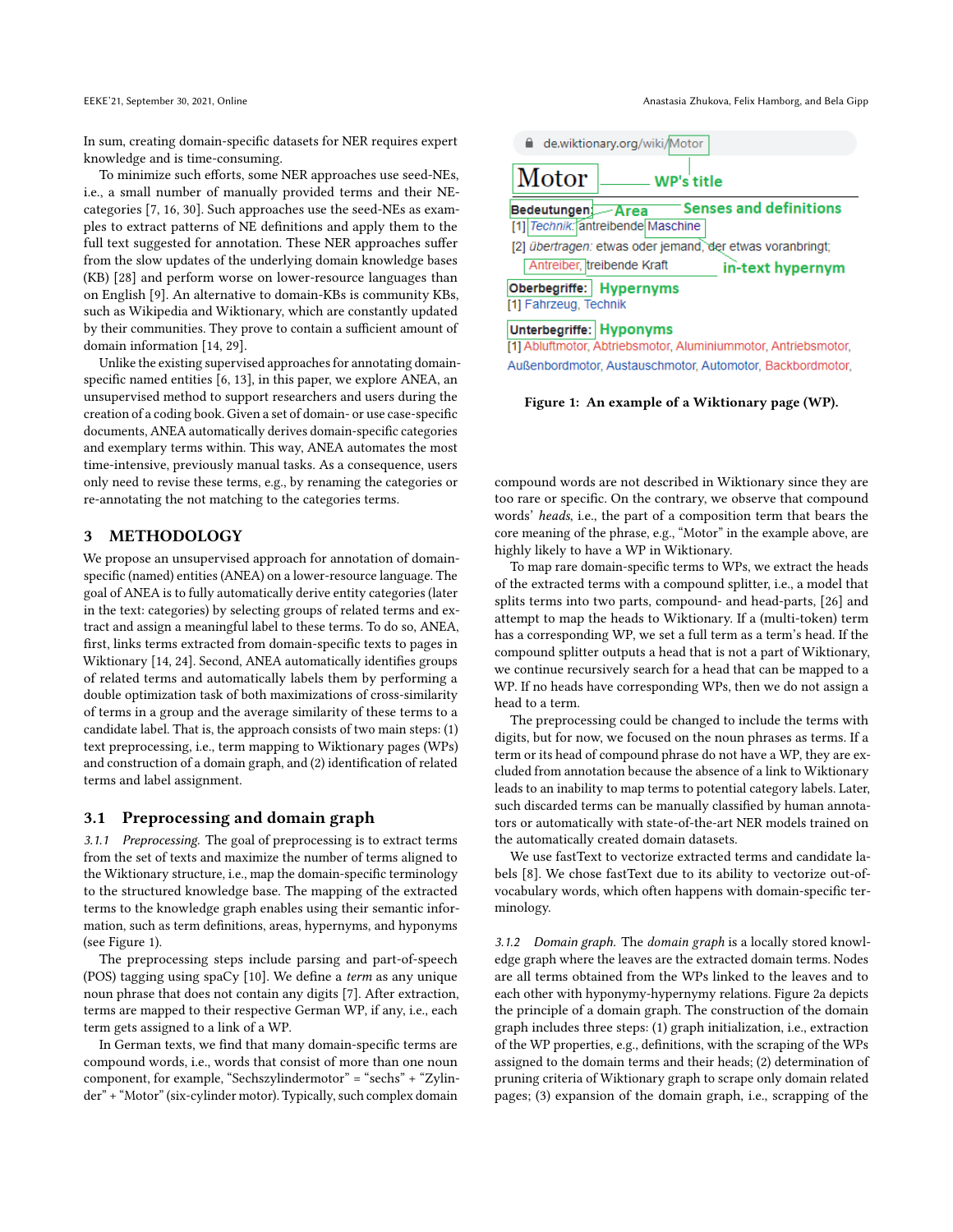<span id="page-2-0"></span>

## Figure 2: (a) A domain graph is a combination of Wiktionary and domain terminology extracted from text. (b) Domain graph construction: initialization and expansion of the graph.

hypernym pages, to create a pool of candidate labels to later annotated the identified groups of terms. Figure [2b](#page-2-0) shows the process of domain graph construction.

3.1.3 Initialization. To initialize the graph, we use the extracted terms to which we mapped WPs and scrap the mapped WPs to extract WPs' properties, e.g., hypernyms. As a preliminary step of the graph initialization, we group the extracted terms by their head. The head grouping aims at the extraction of the initial hyponymhypernym relation for the domain graph. Then, we sort the list of heads in decreasing order by (1) the number of unique terms with each head, (2) the frequency of the overall in-text occurrence of words with such head.

To maximize the descriptiveness and generalization of the terms that will become annotated into categories, we initialize the domain graph with the terms-to-annotate that belong to the top  $M$ largest head groups, i.e., containing the most lexically diverse and/or frequent terms. Section [4](#page-5-0) determines an optimal value of terms-toannotate and the largest head groups the series of experiments. This filtering procedure reduces the size of the domain graph to minimize the time of the execution and extract the most representative candidate labels, i.e., the most closely located hypernyms.

Each term without a hyponym is a leaf of the domain graph; a node is a head that aggregates more than one term. We scrape WPs of all leave- and node-terms to extract the text and links from definitions, hypernyms and hyponyms (see Figure [1\)](#page-1-0).

We extract hyponym terms from the corresponding WP's section. We extract hypernym terms from two WP's parts: (1) the hypernym section, (2) the definition section by parsing the text of term's

definitions and ensuring that the extracted word has its  $WP^2$  $WP^2$ . For example, in Figure [1,](#page-1-0) the word "Maschine" will be extracted as an additional (in-text) hypernym to those listed in the hypernym section.

The extracted properties are assigned to each node. The hypernyms' links point at the WPs that may later become nodes of the domain graph. Extraction and assignment of the WP's properties bridge the domain terms and heads to the Wiktionary's knowledge graph.

3.1.4 A priori pruning. Most of the terms of WPs have more than one sense and some of them may be associated with the different semantic areas, e.g., technology, medicine, sport, law, etc. If a sense belongs to only one area, the title of the area precedes the definition explaining the sense, e.g., "Technik" in Figure [1.](#page-1-0) The step a priori pruning determines which senses of yet to add hypernyms need to comply with the senses of the previously added terms. Hypernyms will become properties of a node in the domain graph if and only if their areas belong to a predefined list of areas or if they do not list any domain areas.

To identify which Wiktionary's areas determine the graph's domain, we select the most frequent and semantically similar areas extracted from the senses' definitions of the previously added leaves and nodes. To find the most semantically similar and frequent areas, we cluster all titles using hierarchical clustering and select the areas from the most representative clusters. As parameters of the hierarchical clustering, we use Euclidean distance, average linkage criterion, and optimize the number of clusters. To represent areas'

<span id="page-2-1"></span> $^2\rm{We}$  extract the tokens that have one of the following dependency tags: "ROOT", "oa"= accusative object, "oa2" = second accusative object, "app" = apposition, "cj" = conjunct.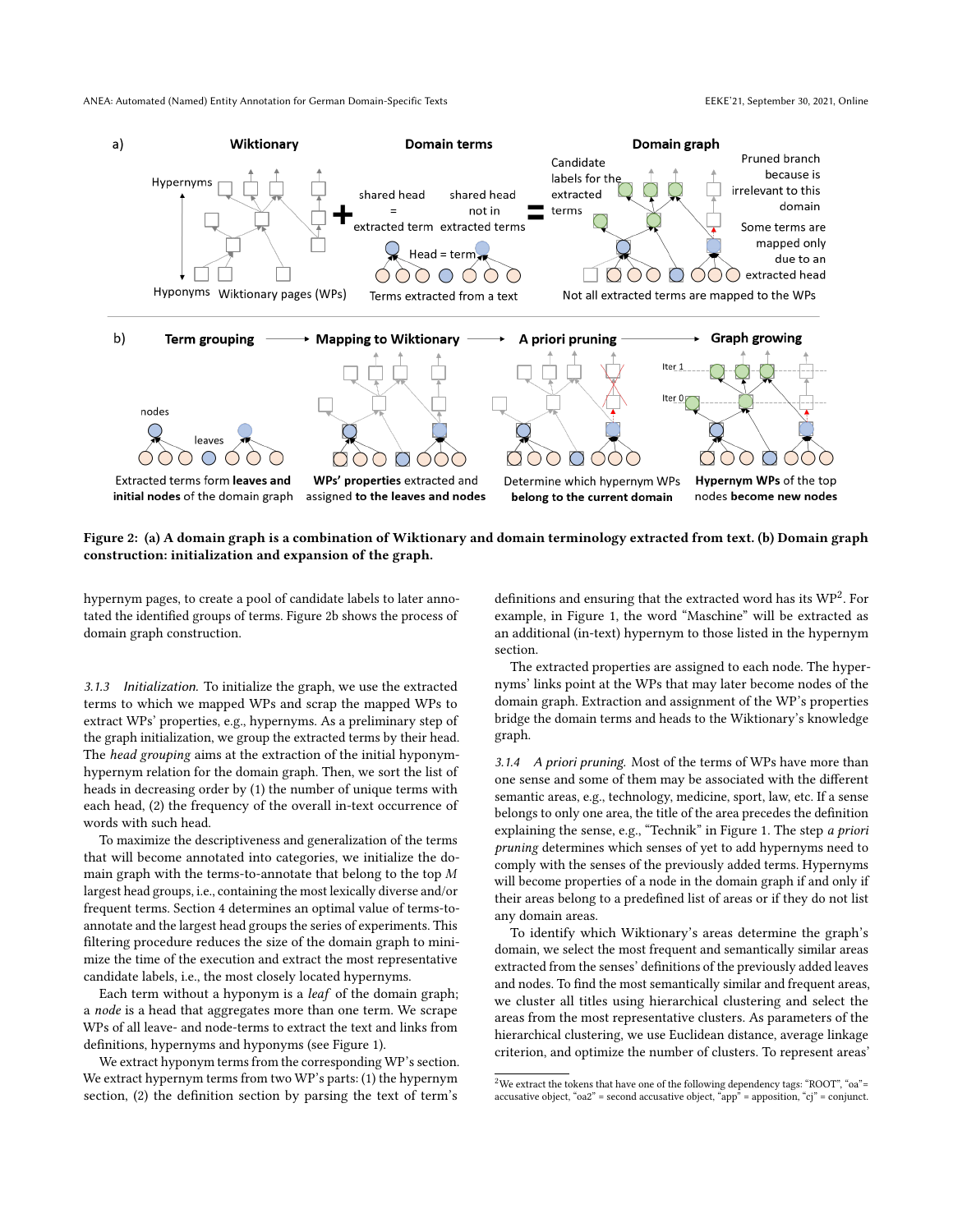titles in the vector space, we apply the fastText word embeddings model [\[8\]](#page-9-16).

We extract three most representative clusters by: (1) selecting a cluster with the average cosine similarity across all words in a cluster being the highest among all clusters  $(C_s)$ ; (2) selecting a cluster with the count of all words in a cluster is the highest among all clusters  $(C_f)$ ; (3) forming an extra cluster with the K most frequent areas  $\ddot{C}_k$  (K = 5). To identify the Wiktionary areas forming the domain of the graph, we intersect all three representative clusters:  $A = \{ \cup a : a \in C_s \cap C_f \cap C_k \}$ . Finally, we select a clustering configuration that outputs the best domain-defining areas as  $A_{best}$  =  $\arg \max_{6 \le i \le 12} (s(A_i) \cdot f(A_i))$ , where  $A_i$  are the areas identifies at *i* the number of clusters,  $s(A_i)$  is an average cross similarity of the areas in  $A_i$  and  $f(A_i)$  is sum of  $A_i$ ' frequencies.

3.1.5 Graph growing. The goal of NEA is to assign the most generalizing yet still representative labels to groups of semantically related terms, e.g., "Person" for "Trump" and "Einstein." To ensure the generalization property of label candidates, we "grow", i.e., expand the domain graph up, by adding new nodes on the top of the graph from the scrapped hypernym WPs.

To grow the graph, we iterate over the top nodes and create new nodes for each of the hypernym terms. To obtain node's properties, we scrape WPs of the hypernym terms and extract term definitions, hyponyms, and hypernyms. For each new node, we add hypernym-hyponym edges between this new node and the matching previously added nodes while also removing any edges creating cycles in the domain graph. To avoid over-generalizing candidate labels, we perform only one or two iterations of the graph growing.

#### <span id="page-3-2"></span>3.2 Automated term grouping and labeling

The goal of ANEA is to obtain (named) entity categories, i.e., few clusters of generally related terms of high cross-similarity and assign descriptive labels to these clusters. To do so, we maximize two parameters at the same time: cross-term group similarity and similarity between a group of terms and a label.

ANEA consists of the initial setup of the categories and three subsequent optimization steps to improve the representativeness of the terms and the assigned labels in the groups of terms.

3.2.1 Setup. We initialize ANEA by collecting all candidate categories, i.e., groups of potentially related terms and the assigned labels to them. Figure [3](#page-3-0) depicts the process of candidate label collection.

First, we iterate over all term-nodes, i.e., the domain graph's leaves and nodes that were created from the extracted terms not the hypernym WPs. For each term-node, we collect candidate labels extracted from the names of their hypernym-nodes. Each term obtains a list of candidate labels with various distances, i.e., the number of edges between a term-node and a label-node. We recursively traverse the domain graph as long as the distance between a term-node and a label-node is  $d \leq d_{max}$ ,  $d_{max} = 5$ , or there are hypernyms to the current node in the domain graph. During the experiments, we notice that label-nodes with larger distances are often rather abstract and do not characterize a term well.

<span id="page-3-0"></span>

Figure 3: ANEA setup: a collection of candidate entity categories.

Second, we "transpose" all terms and their candidate labels to obtain one label assigned to a group of terms. That is, we create a collection of categories among which we seek to find the most representative categories of the analyzed domain-specific text collection.

The selection of the most optimal categories among the candidates is a double-optimization process towards two requirements: generalization and specification. On the one hand, generalization aims at covering categories' broader semantics, e.g., a category with a more general label "Person" is better than categories such as "Actor," "Politician," etc. On the other hand, specification aims at selecting the category with more narrow semantics, e.g., categories such as "Country," "City," "State" provide more details about its terms than a category "Location".

We use a *quality score*  $Q_i$  to evaluate each (entity) category  $EC_i$ in a list of candidates:

$$
Q_i = T_i \cdot L_i \cdot O_i \cdot \max(\log_2 |EC_i|, 1) \cdot d_{avg\_i}
$$

where  $T_i$  is a mean cross-term cosine similarity;  $L_i$  is a mean labelterms similarity;  $O_i$  is the overall similarity, i.e.,  $O_i = T_i + L_i$ ;  $|EC_i|$ is a size of a category, i.e., the number of the terms in the class;  $d_{avg\_i}$  is an average of non-zero distances between category's terms and label *l*:  $d_{avg\_i} = \frac{1}{|D_{nn\_i}|} \sum_{d \in D_{nn\_i}} d$ , where  $D_{nn\_i} = \{D_{i,l} | \forall i \in I\}$  $EC : D_{i,l} > 0$  and D is a distance matrix<sup>[3](#page-3-1)</sup>. If  $|D_{nn\_i}| = 0$ , then  $d_{avg\_i} = 1.$ 

To calculate cosine similarities, we represent each term and label in a vector space with fastText word embeddings [\[8\]](#page-9-16). We chose fastText for the representation of the out-of-vocabulary words, which often occur in domain-specific texts.

<span id="page-3-1"></span> ${}^{3}\mathrm{Rows}$  are the names of term-nodes and the columns are the names of term-nodes and label-nodes. The columns contain also the term-nodes because some of the term-nodes may not be leaves but nodes of the domain graph (see Figure [2\)](#page-2-0).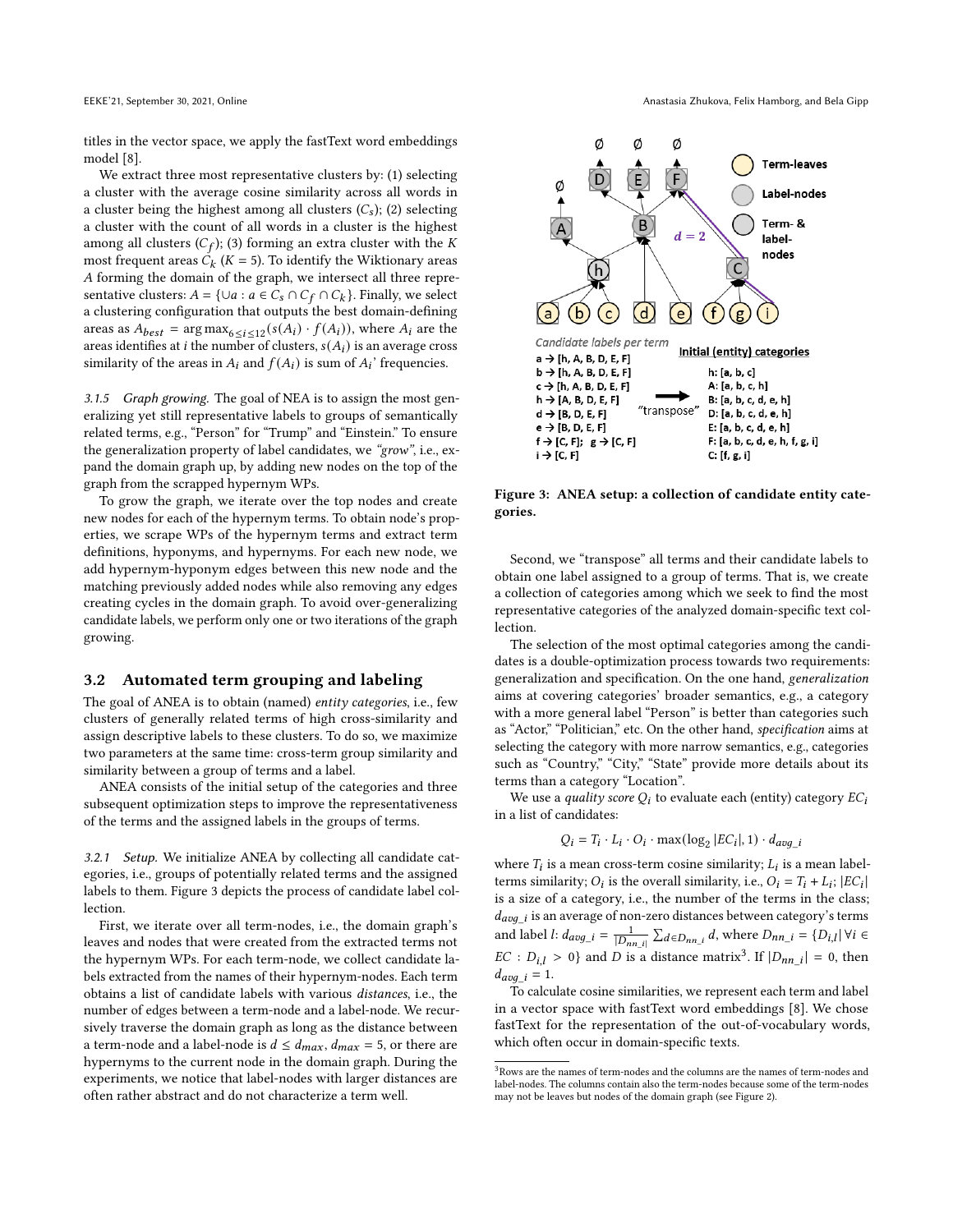ANEA: Automated (Named) Entity Annotation for German Domain-Specific Texts EEKE'21, September 30, 2021, Online

<span id="page-4-0"></span>

Figure 4: (a) Resolution of the full overlaps. (b) Resolution of the substantial overlaps. (c) Resolution of the conflicting terms.

Requiring a large mean cross-term cosine similarity  $T_i$  increases the specificity of a category. Typically, the smaller the number of related terms, the larger the mean cross-similarity is. A larger mean label-terms similarity  $L_i$  also increases the specificity, i.e., a large similarity value is equivalent to a narrow descriptiveness of the terms of a label.

The overall sum  $O_i$  facilitates balancing potentially small values of either  $T_i$  or  $L_i$  if the other item is still large. The large size of a category increases its generalizing and descriptive properties, i.e., one label needs to describe as many terms as possible. Lastly, the average distance  $d_{avg\_i}$  acts as an amplifying factor for the generalization: the higher the label  $l$  is in the domain graph, the more general is its meaning to the terms in this category.

Before the optimization steps, we perform filtering of the candidate categories to remove low quality categories from the candidate list. We remove an  $EC_i$  if: (1)  $T_i$  < 0.2, (2)  $L_i$  < 0.3, (3)  $|EC_i| > 0.15 \cdot |TTA| \wedge |EC_i| < 5$ , where  $|TTA|$  is a number of termsto-annotate, i.e., a number of the term-nodes in the domain graph. In other words, we remove too vaguely related, very large or small categories.

3.2.2 Resolution of full overlaps. Figure [4a](#page-4-0) depicts that if two categories have the same terms but different labels, we sort the classes by their quality scores  $Q_i$  and keep the categories with the highest  $Q_i$ .

3.2.3 Resolution of substantial overlaps. Typically, categories have overlaps between their terms albeit we find that cross-terms and terms-label combinations of a single category are more semantically coherent than combinations of another category. We define that categories have substantial overlap if they share more than 50% of their terms.

Figure [4b](#page-4-0) depicts the process of conflict resolution. We construct a matrix of replacements  $R$ , i.e., a matrix indicating the quality of a category measured by  $Q$  compared to those categories with substantial overlaps (values of  $R$  initialized with 0). The matrix is used to identify if an  $EC_A$  contains the best terms-label combination or there is a better  $EC_{repl}$  to replace  $EC_A$ . Since ANEA's goal is to annotate as many generally related terms as possible yet find as specific categories as possible, we challenge both the size of  $EC_a$ and its descriptive properties.

First, we sort categories by their  $Q$  score in decreasing order. Second, we intersect all categories with each other. If  $|EC_a \cap EC_b| \ge$  $0.5\cdot |EC_a|,$  then we consider the overlaps substantial and add the quality score  $Q_b$  to the matrix of replacements as a  $R_{a,b}$  value. Note that the matrix is squared but asymmetrical because we calculate 50% of  $EC_a$ 's size and not of a pairwise function of two categories, e.g.,  $min(|EC_a|, |EC_b|)$ .

Finally, for each  $EC_a$ :  $\forall a \in A$  represented by a row  $r_a$  in R, we select a replacement  $EC_{repl}$ :

$$
EC_{repl}(EC_a) = \{EC_c | \quad \exists c \in A :
$$
  
arg max  $r_a = EC_c \land \arg \max r_c = EC_c \}$ 

That is, we call  $EC_c$  a replacement to  $EC_a$  if  $EC_c$  is the best among all comparable categories to  $EC_a$  and also  $EC_c$  is the best among all categories compared to itself. Also, a category can be a replacement for itself. We keep only the unique categories that are the best replacements  $\{EC_{repl}(E_a): \forall a \in A\}.$ 

3.2.4 Resolution of conflicting terms. After resolution of substantially overlapping terms, some categories contain minor conflicting terms, i.e., that are present in more than one category (Figure [4c](#page-4-0)).

To resolve conflicting terms, first, we create a list of "clean" categories, i.e., from each category we remove all conflicting terms and record categories' labels from which the conflicting terms were removed. Additionally, we resolve the terms of the categories that may be also labels of another category, e.g., such a term as "h" in Figure [3,](#page-3-0) i.e., move these label-terms to the categories with corresponding labels. We keep all categories even if some categories may afterward have no terms, i.e., if all their terms conflicted with other categories.

Second, to resolve conflicting terms, we estimate the quality of all "clean" categories. We calculate a quality score  $Q$  for each category (see Section [3.2;](#page-3-2) if  $|EC| = 0$ , then  $Q = 0$ ) and sort categories by decreasing  $Q$ . Sorting brings forward categories that are the most probable to become final categories.

Third, we resolve all conflicting terms by beginning with those that belong to the categories with the highest  $Q$ . For each conflicting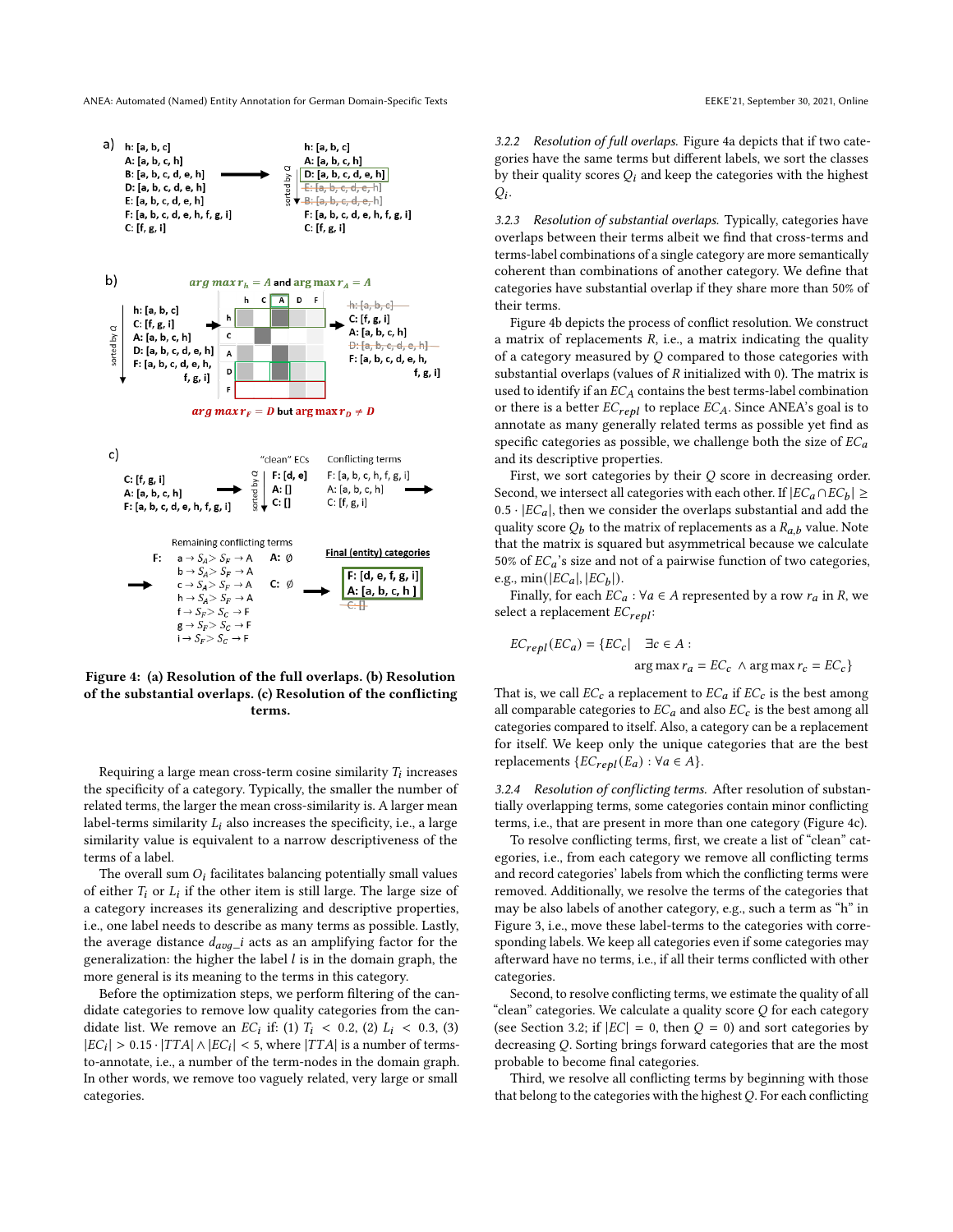term  $t_i$  and all  $EC_i$  from which the term originated, we calculate a similarity score *S*:  $S(t_j, EC_i) = T + L$ , where *T* is the mean cosine similarity between the vector representation of  $t_i$  and the remaining terms in a "clean"  $EC_i$ ; L is the cosine similarity between  $t_j$  and a label of  $EC_i$ . Even if a "clean"  $EC_i$  contains no terms, i.e.,  $\tilde{T} = 0$ ,  $L$  will always yield  $S > 0$  . We select the best category for a given term  $t_i$  as:

$$
EC_{best}(t_j) = \{ EC_i | \exists i \in A : \arg \max S_i(t_j) \}
$$

We add the resolved terms to their best matching category. The final categories are where  $|EC| \geq 5$ , i.e., that represent a sufficiently large number of extracted terms from the given domain-specific texts.

## <span id="page-5-0"></span>4 EXPERIMENTS

The evaluation goals are twofold. First, we seek to quantitatively assess the quality of the automatically extracted and annotated terms of both ANEA and a baseline using ratings from domain experts. Second, we seek to identify a recommendation for ANEA's default configuration to automatically annotate texts also of other domains by evaluating the annotated and human-assessed annotated datasets against silver quality datasets.

Due to the lack of German datasets for the analysis of domainspecific NER, we assess the quality of the produced categories through user studies where we ask users to rate the quality of the entities extracted by our system. We test ANEA and compare it to a baseline on four text datasets with four configurations.

## 4.1 User study

Our user study aimed at human assessment of the semantic quality of the produced categories due to different configurations. We collect feedback from human assessors for multiple configurations of two methods: ANEA and hierarchical clustering (see Section [4.2.1\)](#page-6-0). First, we use this feedback to automatically construct silver-quality datasets and evaluate the proposed input configurations against them. Second, we use these silver datasets and evaluate the obtained configurations of the dataset for ANEA to find parameters for default configuration with which ANEA could be used to annotate other domain datasets.

4.1.1 Test datasets. We create four text datasets of comparable size from three different domains: processing industry (P), computer science, and traveling (T). To enable both cross- and intra-domain evaluation, we create two text datasets related to the computer science domain: databases (D) and software development (S). Table [1](#page-5-1) provides an overview of the datasets' parameters, such as the overall number of words, the number of unique terms and heads of terms (see Sec. [3.1\)](#page-1-1), and the number of human assessors per each dataset. The table shows that the number of the unique heads may vary even given the identical number of unique extracted terms (cf. datasets S and T).

To test the applicability of the approach on different domains, we use the publicly available data from Wikipedia and a dataset built on private text data from a real-world production line in the processing industry. Specifically, the first three datasets (databases, software development, and traveling) originate from German Wikipedia articles dedicated to the respective categories. For each dataset, we searched

<span id="page-5-1"></span>Table 1: Dataset statistics: databases (D), software development (S), travelling (T), and processing industry (P). The histograms show the distribution of the user-assigned relatedness score to categories extracted with various input configurations per dataset. Bold scores indicate a threshold used to construct silver datasets.

| <b>Dataset</b>                                        | D                                | S                | т                                | P                |
|-------------------------------------------------------|----------------------------------|------------------|----------------------------------|------------------|
| All words                                             | 8161                             | 8581             | 6293                             | 7984             |
| <b>Terms</b>                                          | 1209                             | 1041             | 1040                             | 552              |
| Heads                                                 | 713                              | 673              | 801                              | 328              |
| Assessors                                             | 3                                | 3                | 2                                | 4                |
| User study:<br>1. cross-term<br>relatedness<br>scores | $\overline{Q}$<br>$\overline{0}$ | 6.59<br>$\Omega$ | $\overline{8}$ <sup>9</sup><br>n | 6.5 <sup>9</sup> |
| 2. label-terms<br>relatedness<br>scores               | $\overline{q}$<br>$\overline{a}$ | $\overline{p}$   | ٩<br>$\overline{0}$              | ٩<br>0           |

for related articles in Wikipedia using a query "incategory:category", where "category" is "Datenbanken," "Programmierung," or "Reise". We iterated over the list of the search results sorted by relevance and extracted the texts of the articles if the articles had a specific number of words  $W: 220 \leq W \leq 2500$ , i.e., articles of medium size. The last dataset consists of reports about the daily operations of a company in the processing industry. Such reports include texts about statuses of the machinery, processes in the production lines, and problems that occurred throughout the daily routines. The dataset consists of approximately 200 short texts, each of 20-100 words.

4.1.2 Experiment setup. For the human assessment, we recruited nine native-German speaking participants (4 f, 5 m, aged between 23-60). Each participant is familiar with the domain of the assigned dataset(s) through their job, education, and/or hobbies.

We assigned 3-4 participants to each dataset, and each participant evaluated one or two datasets. Albeit the processing industry dataset has the smallest number of unique terms, we assigned the largest number of assessors to it due to the high relevance of obtaining valid results for such complex, expert domains as chemistry and technology. The vocabulary of these domains is typically strongly underrepresented in general text corpora used to train word embedding models [\[8\]](#page-9-16).

The evaluation included two tasks for the participants: (1) assess the cross-term relatedness within the identified groups of terms and (2) assess the relatedness of the labels automatically assigned to the identified groups of terms. Per dataset, each participant needed to perform an assessment of eight sheets with automated annotation results: four identical input configurations per both ANEA and a baseline. Each participant needed to assign a semantic relatedness score between 0 and 9, where 0 meant no similarity and 9 - the highest similarity.

The input configuration included four different numbers of the input terms, i.e., terms-to-annotate (TTAs), among which the algorithms needed to extract the most representative terms that can form a separate semantic concept, i.e., an category. To vary the size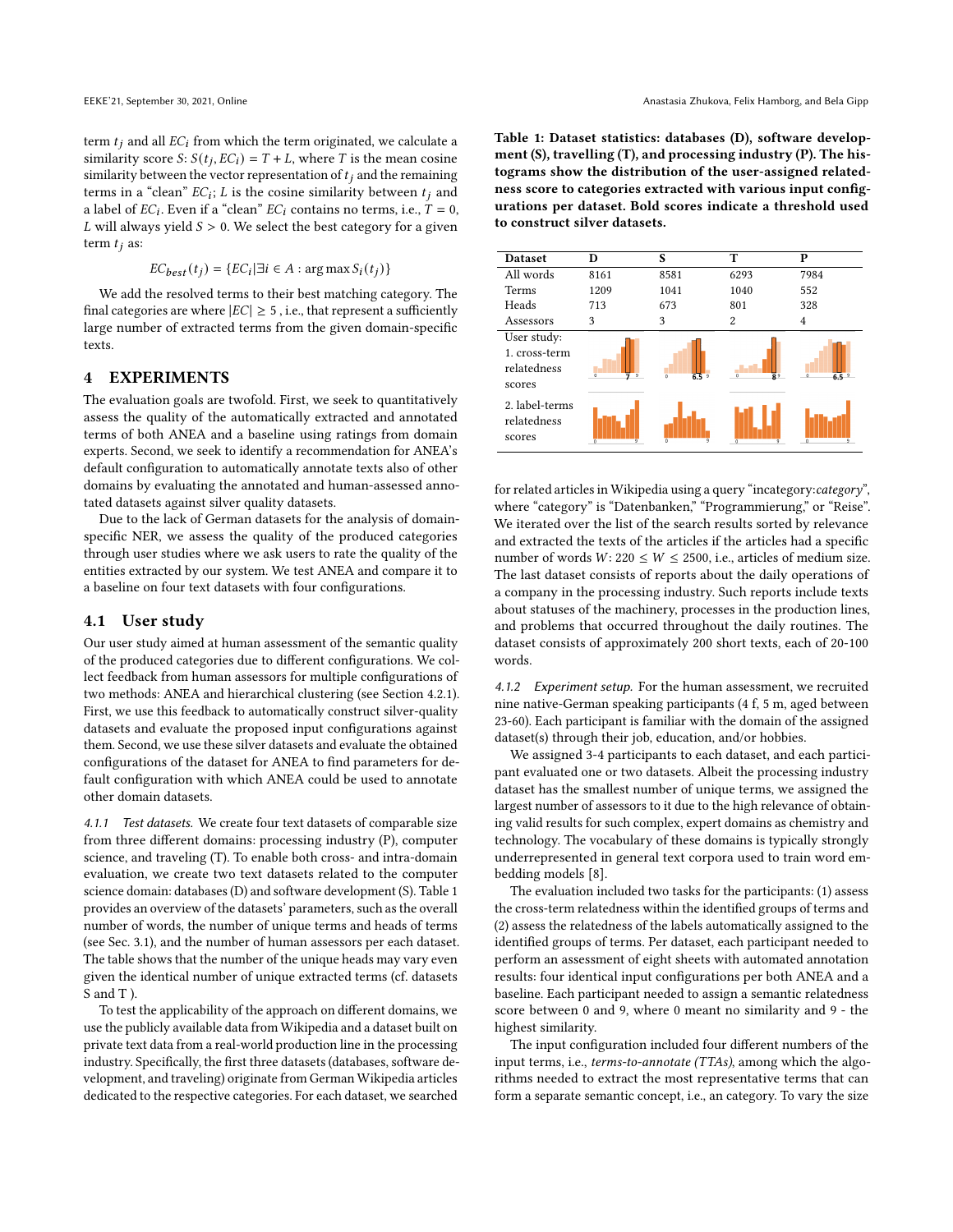<span id="page-6-1"></span>

Figure 5: Construction of a silver dataset through collecting of information from user studies.

of TTAs, we selected  $1/Z \cdot 100\%$  most frequent heads of phrases:  $Z \in [2, 3, 4, 5]$  for the datasets with a number of unique terms  $<$  1000, else  $Z \in [3, 4, 5, 7]$ . By selecting only terms that share all most frequent heads, we ensure that these terms are the most representative of each domain-specific text.

Table [1](#page-5-1) reports the results of the user studies and shows that the relatedness of the groups of terms is higher than assigned labels. That is, the cross-term relatedness score was biased towards higher values, the label relatedness had a more uniform score distribution. Additionally, the mean and maximum of the relatedness scores vary across the datasets. We noticed that the relatedness scores were biased toward the size of the identified categories, i.e., a smaller number of terms in categories tend to have higher scores since it is easier for a human to assess a smaller number of items. However, we did not find any correlation between individual datasets and any of the outlined numeric characteristics.

To estimate which input configuration and approach yielded the most coherent categories, we require a silver dataset, which will average the assigned scores and extract the highly rated combinations of terms into categories, and assigned the highly rated labels to them.

4.1.3 "Silver" datasets. The goal of a silver dataset is to ensure a fair and unified evaluation strategy of the approaches for all topics. We constructed a silver dataset for each topic by aggregating information from the human assessment sheets following the identical procedure.

First, for each dataset, we constructed term-to-term and label-toterms score matrices between the vocabulary of each topic and the extracted and assigned labels (Figure [5\)](#page-6-1). The matrices were initialized with zeros. We iterated over the relatedness scores across two approaches, four input configurations, and two-four human assessors. For every two terms in a term group, we added an assigned cross-term relatedness score to a value in a term-to-term matrix. This score demonstrates how two terms are evaluated in various combinations with other terms across different setups. After the summation was completed, we normalized each value in the matrix by the number of times two terms occurred together. We performed a similar procedure with the label-to-term relatedness scores: for each term in a category and an assigned label to a category, we

added a label-to-terms relatedness score assigned to a category and then normalized by the number of times a label was applied to a term.

To identify a threshold of relatedness of two terms belonging to a category, we built a histogram of all scores used to evaluate each dataset (see Table [1\)](#page-5-1). In a score range of 0-9, we decided that a threshold of sufficient relevance of terms needs to lie higher than the mean score and not equal to the maximum value, i.e., between scores 6-8. Thus, for each dataset, we chose the most frequent score as a threshold and if a preceding score was less frequent by 1, then we calculated a mean of these scores.

We collected silver groups of terms, by choosing a term and merging it with other terms, a normalized relatedness score to which is higher or equal to the threshold of this dataset. We expanded this list of terms with the terms that are related to any of the merged terms compared to the threshold. Note that relatedness of all terms to each other exceeded a relatedness threshold, but relatedness of at least two terms needed to exceed a threshold. If a group of terms contained at least five terms, we form a silver category. We assigned a label to a silver category by (1) calculating mean label-to-terms scores of all labels applied to at least two identified terms of a group, (2) selecting a label with the maximum mean score.

# 4.2 Evaluation

To evaluate the coherence and semantic quality of the produced categories at various input configurations, we introduce the evaluation methodology to evaluate ANEA and a representative baseline against the silver datasets. By identification the input configurations that yielded the best results, we sought to propose an optimal default ANEA's input configuration for any dataset.

<span id="page-6-0"></span>4.2.1 Baseline: hierarchical clustering. We selected hierarchical clustering (HC) [\[15\]](#page-9-17) as a baseline to ANEA, since it successfully identifies semantically related terms that refer to identical entities [\[3\]](#page-9-18). Although HC does not have the functionality of automated extraction and assignment of a label of a cluster of terms, we observed that HC's clusters could form meaningful categories. Therefore, we selected HC as a baseline to compare the quality of the produced groups of terms.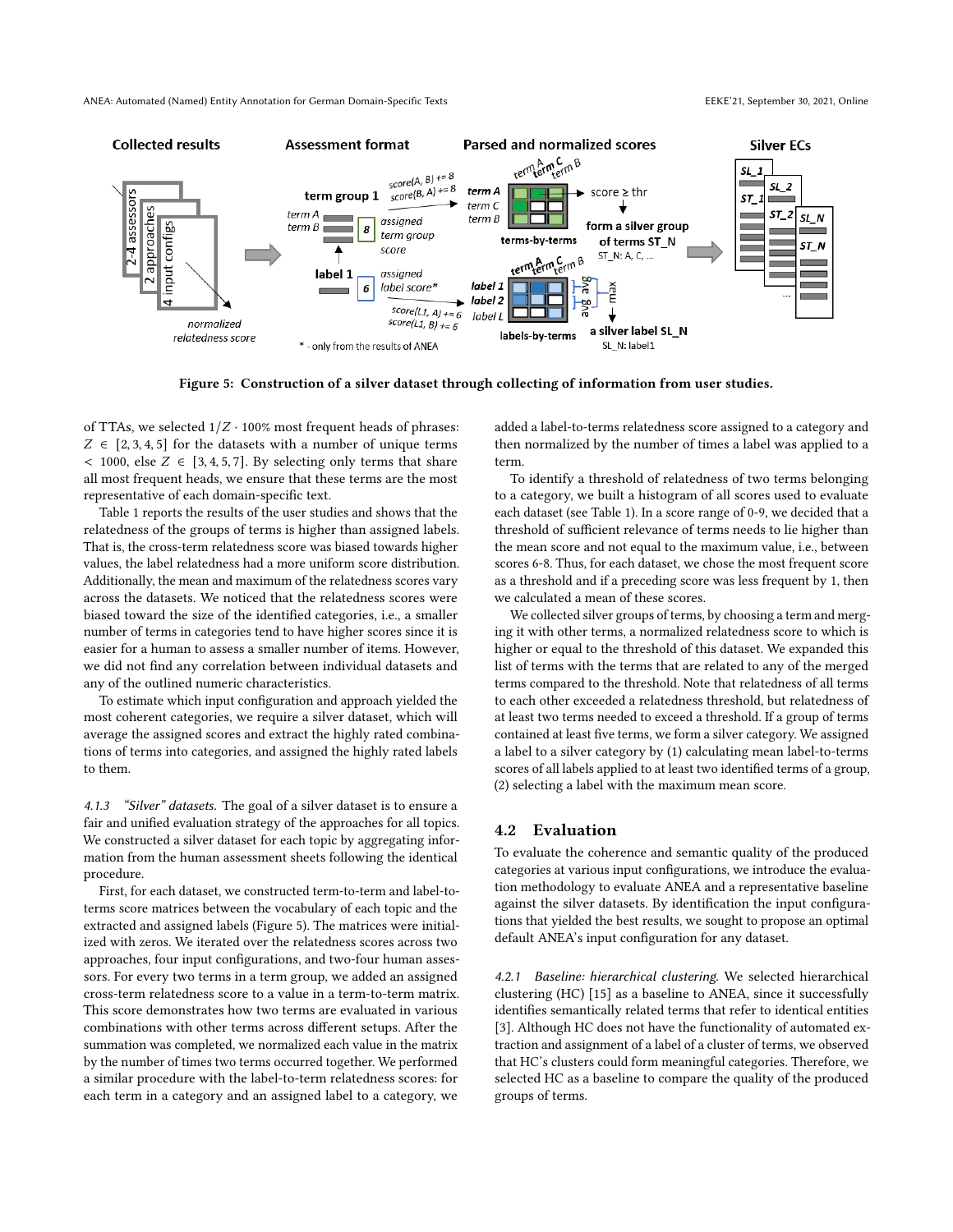To ensure the best performance of HC per each dataset and each input configuration, we created an optimization of HC that selects the best clustering results and outputs clusters that contain maximum terms with maximum cross-term similarity. For each group of terms, we ran HC four times with fixed parameters of cosine similarity and average linkage criterion. We chose the linkage method, distance metric, and the optimization of the hyperparameters for the HC that are the most similar to the ANEA.

We built clustering configurations by varying the similarity threshold value between [0.5; 0.8] with a step of 0.1. For each clustering configuration  $j$ , we selected only clusters  $CL_{i,i}$  with more than 5 terms in each ( $|CL_{j,i}| \geq 5$ ), i.e., impose the same minimum size requirements as for ANEA. Then, we calculated a weighted similarity score of each parameter configuration  $WS_i$ :

$$
WS_j = \frac{1}{\sum_{i=0}^I |CL_{j,i}|}\sum_{i=0}^I T_{j,i}\cdot |CL_{j,i}|
$$

where  $I$  is the number of clusters larger than 5 produced at a run  $j$ , and  $T_{j,i}$  is a cross-term similarity within a cluster. We selected the best configuration as  $C_{best}$  =  $\arg \max_j (WS_j \cdot \sum_{i=0}^I |CL_{j,i}|),$ i.e., a configuration that clusters the most terms and in the most semantically coherent way.

Since HC does not have label extraction and assigning functionality, the human assessors received only one task of assessment of the cross-term relatedness of clusters produced by HC.

4.2.2 Metrics. To evaluate the quality of the identified categories, we use five parameters: (1) number of categories: a larger number indicates diverse and narrowly defined categories, a smaller number - generalizing categories, (2) number of annotated terms (AT): property of identified relations between more terms, (3) the average size of categories: a smaller size indicates more narrowly-defined categories, whereas a larger size indicates more generally-related terms in categories; (4) average cross-term score (TS), (5) average label-to-terms score (LS), and (6) average score (AS) between TS and LS: the high scores indicate the higher relatedness of the extracted terms and extracted and assigned labels. The main goal of our evaluation is to identify which input configurations lead to the highest average score between cross-term and label-to-terms relatedness while annotating more TTA into more general categories.

4.2.3 Results. To calculate average relatedness scores, we assigned the scores from the normalized score matrices to the terms and labels of the identified EC and average these scores. Table [2](#page-7-0) reports the evaluation results for four datasets and four input configurations. The table shows that HC gets the highest average relatedness score  $(AS_{avg,HC} = 6.5)$  that almost reaches silver dataset  $(AS_{avg,silver} = 1)$ 6.7) but at the same time produces categories of the size smaller than silver categories ( $Size_{avg,HC} = 6$  and  $Size_{avg,silver} = 16$ ). While on average, ANEA annotates the largest number of terms  $(AT_{mean, ANEA} = 175)$ , it also yields the lowest average relatedness score ( $AS_{mean, ANEA}$  = 5.2) both compared to the silver dataset and HC. When creating a coding book, multiple human coders first annotate, and then the majority voting decides which excepts and labels describe a dataset the best. We applied a similar strategy to improve the performance of ANEA.

<span id="page-7-0"></span>Table 2: Evaluation of the entity identification methods in various input configuration. Z is the denominator to choose terms-to-annotate from the most  $1/Z$  frequent terms' heads; TTA is the number of terms-to-annotate, EC is the number of the (entity) categories that were produced by each approach; AT is the number of annotated terms, i.e., that belong to the identified categories; TS is the mean cross-term relatedness score among the categories; LS is the mean label-to-terms relatedness score; AS is the average score between TS and LS (\* means that AS is equal to TS because HC does not assign labels to groups of terms).

| topic     | Appr.       | Z                       | <b>TTA</b> | EC             | AT  | Size           | <b>TS</b> | LS                       | AS                 |
|-----------|-------------|-------------------------|------------|----------------|-----|----------------|-----------|--------------------------|--------------------|
| D         | silver      | 3                       | 420        | 5              | 113 | 23             | 7.2       | 7.0                      | 7.2                |
|           | HC          | 3                       | 420        | 14             | 108 | 8              | 6.9       |                          | $6.9*$             |
|           |             | $\overline{4}$          | 363        | 12             | 87  | $\overline{7}$ | 7.0       | $\overline{\phantom{0}}$ | $7.0*$             |
|           |             | 5                       | 316        | 10             | 73  | 7              | 7.0       |                          | $7.0*$             |
|           |             | 7                       | 253        | 8              | 52  | $\overline{7}$ | 7.2       |                          | $7.2*$             |
|           | <b>ANEA</b> | $\overline{3}$          | 420        | 26             | 306 | 12             | 4.7       | 4.2                      | 4.4                |
|           |             | $\overline{\mathbf{4}}$ | 363        | 22             | 255 | 12             | 5.3       | 4.6                      | 5.0                |
|           |             | 5                       | 316        | 21             | 234 | 11             | 5.6       | 5.0                      | 5.3                |
|           |             | 7                       | 253        | 18             | 179 | 10             | 5.7       | 5.0                      | 5.4                |
|           | silver      | $\overline{3}$          | 356        | 6              | 57  | $10\,$         | 6.2       | 6.0                      | 6.1                |
|           |             | 3                       | 356        | 17             | 190 | 11             | 5.3       | -                        | $5.3*$             |
|           |             | $\overline{4}$          | 303        | 15             | 152 | $10\,$         | 5.5       | —                        | $5.5*$             |
|           | HC          | 5                       | 255        | 15             | 137 | 9              | 5.4       | $\overline{\phantom{0}}$ | $5.4*$             |
| S         |             | 7                       | 191        | 12             | 103 | 9              | 5.4       | -                        | $5.4*$             |
|           |             | 3                       | 356        | 21             | 242 | 12             | 4.1       | 4.4                      | 4.2                |
|           | <b>ANEA</b> | $\overline{4}$          | 303        | 18             | 186 | $10\,$         | 4.2       | 3.8                      | 4.0                |
|           |             | 5                       | 255        | 15             | 164 | 11             | 4.2       | 4.4                      | 4.3                |
|           |             | 7                       | 191        | 10             | 119 | 12             | 5.0       | 5.3                      | 5.2                |
|           | silver      | 3                       | 363        | 6              | 115 | 19             | 7.8       | 6.7                      | 7.3                |
|           | HC          | 3                       | 363        | 19             | 156 | 8              | 7.3       |                          | $7.3*$             |
|           |             | $\overline{4}$          | 297        | 16             | 133 | 8              | 7.3       | $\overline{\phantom{0}}$ | $7.3*$             |
|           |             | 5                       | 258        | 12             | 105 | 9              | 7.3       |                          | $7.3*$             |
| T         |             | 7                       | 211        | 9              | 76  | 8              | 7.2       | $\overline{\phantom{0}}$ | $7.2*$             |
|           | <b>ANEA</b> | 3                       | 363        | 22             | 239 | 11             | 5.4       | 4.8                      | 5.1                |
|           |             | $\overline{4}$          | 297        | 17             | 191 | 11             | 5.4       | 4.4                      | 4.9                |
|           |             | 5                       | 258        | 14             | 161 | 12             | 5.3       | 4.4                      | 4.9                |
|           |             | 7                       | 211        | 14             | 137 | 10             | 5.6       | 4.0                      | 4.8                |
|           | silver      | $\overline{c}$          | 282        | $\overline{7}$ | 102 | 15             | 6.6       | 6.2                      | 6.4                |
| ${\bf P}$ | HC          | $\overline{\mathbf{c}}$ | 282        | 9              | 65  | $\sqrt{ }$     | 5.2       | —                        | $\overline{5.2}^*$ |
|           |             | 3                       | 227        | 8              | 61  | 8              | 6.0       | —                        | $6.0*$             |
|           |             | $\overline{4}$          | 200        | 8              | 61  | 8              | 6.0       | —                        | $6.0*$             |
|           |             | 5                       | 183        | 7              | 56  | 8              | 6.1       | $\overline{a}$           | $6.1*$             |
|           | <b>ANEA</b> | $\overline{c}$          | 282        | 18             | 213 | 12             | 4.7       | 4.5                      | 4.6                |
|           |             | 3                       | 227        | 16             | 172 | 11             | 5.3       | 4.9                      | 5.1                |
|           |             | $\overline{4}$          | 200        | 16             | 163 | 10             | 5.3       | 4.8                      | 5.1                |
|           |             | 5                       | 183        | 15             | 149 | 10             | 5.2       | 4.5                      | 4.8                |

4.2.4 Voting strategy and default input configuration. Ensemble learning is a common approach in machine learning to improve the results of a classifier, i.e., by combining predictions of multiple classifiers to achieve a boost in the overall accuracy through collecting "the wisdom of the crowd" [\[2\]](#page-9-19).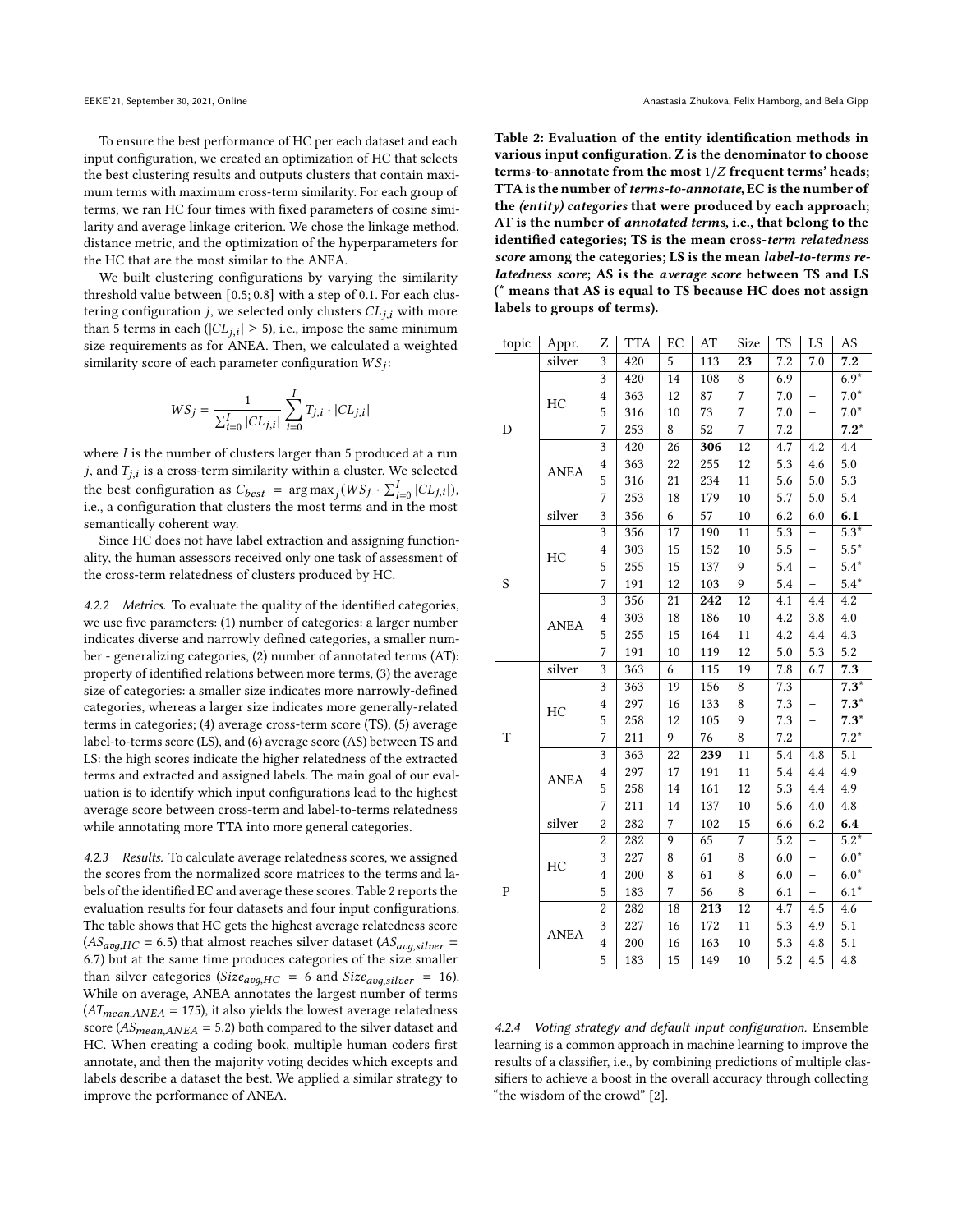<span id="page-8-0"></span>Table 3: Evaluation of the entity identification methods when (entity) categories (EC) are created by majority voting between input configurations. In each dataset, the majority voting improves relatedness score for each dataset. The highlighted configurations show a range of terms-to-annotate (TTA) and the resulted best average score (AS).

|             | Conf. Z      | <b>TTA</b>  | EC             | AT  | Size   | <b>TS</b> | LS  | AS      |
|-------------|--------------|-------------|----------------|-----|--------|-----------|-----|---------|
| D           | silver       | 420         | 5              | 113 | 23     | 7.2       | 7.0 | 7.2     |
|             | prev best: 7 | 253         | 18             | 179 | 10     | 5.7       | 5.0 | 5.4     |
|             | $3 + 4$      | 363-420     | 16             | 160 | 10     | 5.7       | 5.1 | 5.4     |
|             | $3 + 4 + 5$  | 316-420     | 16             | 230 | 14     | 5.5       | 4.9 | 5.2     |
|             | $3+4+5+7$    | 253-316     | 16             | 247 | 15     | 5.4       | 4.8 | 5.1     |
|             | $4 + 5$      | 316-363     | 16             | 172 | 11     | 6.0       | 5.5 | 5.7     |
|             | $4 + 5 + 7$  | 253-363     | 15             | 202 | 13     | 5.7       | 5.1 | 5.4     |
|             | $5 + 7$      | $253 - 316$ | 12             | 122 | 10     | 6.3       | 5.9 | 6.1     |
|             | silver       | 356         | 6              | 57  | 10     | 6.2       | 6.0 | 6.1     |
| S           | prev best: 7 | 191         | 10             | 119 | 12     | 5.0       | 5.3 | 5.2     |
|             | $3 + 4$      | 303-356     | 10             | 95  | 10     | 4.5       | 5.0 | 4.8     |
|             | $3 + 4 + 5$  | 255-356     | 13             | 173 | 13     | 4.4       | 4.6 | 4.5     |
|             | $3+4+5+7$    | 191-356     | 11             | 185 | 17     | 4.4       | 4.4 | 4.4     |
|             | $4 + 5$      | 255-303     | 8              | 89  | 11     | 4.4       | 4.5 | $4.4\,$ |
|             | $4 + 5 + 7$  | 191-303     | 10             | 126 | 13     | 4.2       | 4.8 | 4.5     |
|             | $5 + 7$      | 191-255     | $\overline{4}$ | 44  | 11     | 5.6       | 6.5 | $6.0\,$ |
|             | silver       | 363         | 6              | 115 | 19     | 7.8       | 6.7 | 7.3     |
|             | prev best: 3 | 363         | 22             | 239 | 11     | 5.4       | 4.8 | 5.1     |
|             | $3 + 4$      | 297-363     | 14             | 119 | 9      | 6.1       | 5.3 | 5.7     |
| T           | $3 + 4 + 5$  | 258-363     | 12             | 146 | 12     | 6.2       | 5.6 | 5.9     |
|             | $3+4+5+7$    | 211-363     | 9              | 171 | 19     | 6.1       | 5.6 | 5.8     |
|             | $4 + 5$      | 258-297     | $10\,$         | 101 | $10\,$ | 6.1       | 5.0 | 5.6     |
|             | $4 + 5 + 7$  | 211-297     | 12             | 137 | 11     | 5.8       | 5.1 | 5.4     |
|             | $5 + 7$      | 211-258     | 9              | 86  | 10     | 5.9       | 5.2 | 5.6     |
| $\mathbf P$ | silver       | 282         | $\overline{7}$ | 102 | 15     | 6.6       | 6.2 | 6.4     |
|             | prev best: 3 | 227         | 16             | 172 | 11     | 5.3       | 4.9 | 5.1     |
|             | $2 + 3$      | 227-282     | 12             | 133 | 11     | 5.6       | 5.6 | 5.6     |
|             | $2 + 3 + 4$  | 200-282     | 14             | 160 | 11     | 5.5       | 5.2 | 5.4     |
|             | $2+3+4+5$    | 181-282     | 9              | 157 | 17     | 5.7       | 5.6 | 5.6     |
|             | $3 + 4$      | 200-227     | 12             | 128 | 11     | 5.5       | 4.9 | 5.2     |
|             | $3 + 4 + 5$  | 183-227     | 14             | 146 | 10     | 5.4       | 4.7 | 5.0     |
|             | $4 + 5$      | 200-227     | 13             | 121 | 9      | 5.4       | 5.0 | 5.2     |

We followed this principle to improve the quality of the extracted by ANEA categories and combine results of 2-4 configurations in each dataset. Similar to the construction of silver datasets, we created a category of at least five terms if these terms co-occurred in at least two input configurations. We assigned a label that describes the majority of the terms in the identified group.

Table [3](#page-8-0) reports that at least one of the combination of ANEA with multiple input configurations increases the average relatedness score compared to ANEA without a voting strategy on average by 0.7 ( $AS_{avg, ANEA_{vote}}$  = 5.9). Although the voting approach does not exceed the relatedness scores of the silver datasets (reaches 87.9% of the silver score), it increases a number of annotated terms per category ( $AS_{avg, ANEA}$  = 11 and  $AS_{avg, ANEA_{vote}}$  = 13) and also identifies more generalizing categories ( $EC_{avg, ANEA}$  = 15 and  $EC_{avg, ANEA_{vote}} = 9$ ).

To identify the best default configuration for the voting strategy of ANEA, we selected the best performing voting strategy configurations per each dataset and deduced a default input configuration by generalizing these configurations. We took the minimum and the maximum number of terms-to-annotate (TTAs) from the best voting configuration and plot against a number of unique heads in each dataset (see Table [1\)](#page-5-1).

Figure [6](#page-8-1) depicts a linear trend between the TTAs and the unique heads from the datasets. Based on this trend, for any other dataset, we recommend annotating only the first  $y = 158 + 0.167x$  TTAs that belong to the most frequent heads, where  $x$  is a number of unique heads in a dataset. For the voting strategy, we recommend using the input configurations of the  $y$ ,  $y - 40$ , and  $y + 40$  number of terms that share the most frequent heads of terms.

<span id="page-8-1"></span>

Figure 6: Default input configuration: a number of terms-to-annotate linearly depends on the number of unique NP heads per dataset.

## 5 DISCUSSION AND FUTURE WORK

Our evaluation shows that ANEA facilitates a faster annotation process. Specifically, ANEA automatically performs the most timeconsuming tasks of deriving a coding book for the annotation of a dataset for NER. ANEA imitates the first two stages of a manual annotation process. First, a small set of articles (≈6000-8000 words) is used to automatically identify categories relevant to the data of the current domain, i.e., identify and extract related terms and assign a label to each of them (identified 4-12 categories with 44-157 assigned terms). Second, a voting strategy is applied, which aims at increasing the validity of the derived categories by following the idea of ensemble learning and intercoder agreement (relatedness score improved on average from 77.4% of the silver average relatedness score to 87.9%). To continue with manual annotation of a (N)ER dataset, next, researchers manually validate their coding book. If they find that the coding book sufficiently represents the dataset, they annotate the remaining texts to create a large corpus for NER.

Therefore, the primary use cases of ANEA are as follows. First, extraction of domain categories from a subset of a large text dataset and improve their quality with the voting strategy. Second, manual validation and improvement of the identified categories by moving terms between the categories and suggesting better labels to them.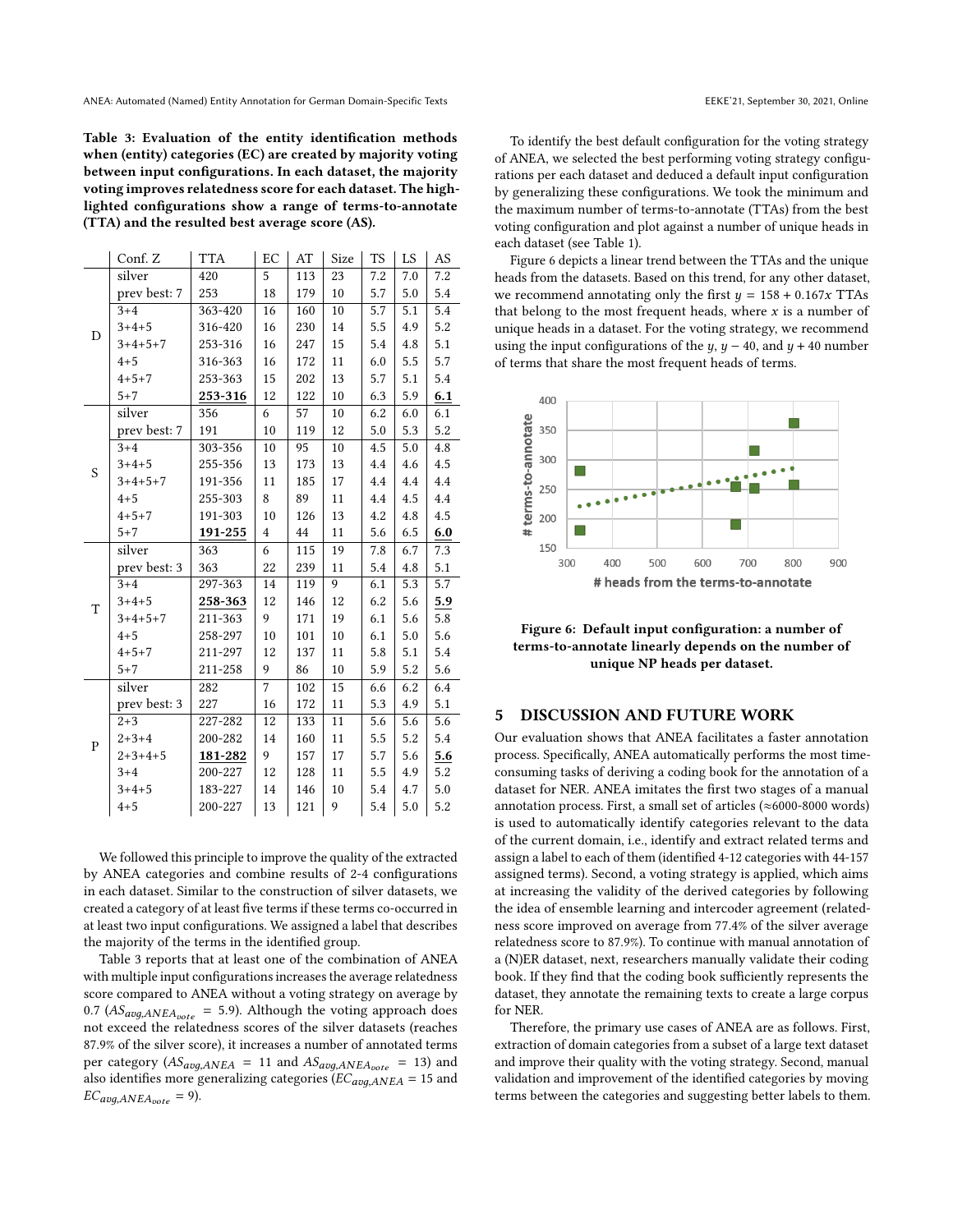The final stage of annotation of a NER dataset is to apply a coding book to a large dataset, i.e., read the text and assign categories to text excerpts following guidelines or examples of the coding book. Although, such manual text annotation is a standard approach to create "gold"-standard datasets, the recent semi-supervised learning neural network models (e.g., DART [\[4\]](#page-9-20)) show high potential in reliable annotating of large text collections. We plan to use the models like DART will complete the automation of creating domainspecific NER datasets.

Future work directions include the creation of manually annotated datasets from scratch for multiple domains to calculate accuracy metrics, e.g., precision, recall, and F1, to evaluate the effectiveness of identifying categories by ANEA. Further, to improve the quality and meaningfulness of the assigned labels, we plan to test ANEA on other knowledge graphs, e.g., Wikidata or BabelNet. To test the applicability of ANEA, we also plan to evaluate the approach in other languages, e.g., English, with an additional module for the identification of multi-word expressions similar to compound-based German words [\[20\]](#page-9-21). Further, to improve the semantic quality of both categories' terms and labels in a specific domain, we plan to use a language model, e.g., BERT, use the quality score as a learning objective. Lastly, we seek to build a semi-supervised NER model to complete automated annotation of NER datasets, i.e., automatically annotate large datasets suitable for training neural network models. We will use terms and labels from the derived categories as the seed-terms and seed-labels and perform named entity tagging and classify more domain terms [\[4,](#page-9-20) [23\]](#page-9-22).

#### 6 CONCLUSION

In this paper, we propose ANEA, an automatic approach to derive domain entity categories from a subset of domain input texts, i.e., create a small dataset to train a NER model. Specifically, ANEA identifies related domain-representative terms and automatically extracts and assigns descriptive and generalizing labels to them based on Wiktionary. In our user assessment and evaluation, ANEA could not outperform a silver dataset on the relatedness scores assigned to the groups of terms and labels describing these groups. However, ANEA produced more generalizing domain categories compared to a strong baseline. We showed that our voting strategy of combining terms and labels from the categories identified at multiple input configurations significantly improved the quality of the final categories. Additionally, we suggested a default input configuration that can be applied to derive categories from German domain text datasets. Finally, we think that the best application of ANEA is to annotate and use a small dataset in semi-supervised learning. Moreover, we plan to improve and validate the annotations with a domain expert, and use this small domain dataset to train state-of-the-art NER models.

## ACKNOWLEDGEMENT

The research for this paper has been conducted in collaboration with the company eschbach [\(https://eschbach.com\)](https://eschbach.com) supported by the Central Innovation Programme (ZIM) of the German Federal Ministry for Economic Affairs and Energy.

We thank all study participants for their significant contribution to this publication.

#### **REFERENCES**

- <span id="page-9-3"></span>[1] Darina Benikova, Chris Biemann, and Marc Reznicek. 2014. NoSta-D Named Entity Annotation for German: Guidelines and Dataset.. In LREC. 2524–2531.
- <span id="page-9-19"></span>[2] Michael R Berthold, Christian Borgelt, Frank Höppner, and Frank Klawonn. 2010. Guide to intelligent data analysis: how to intelligently make sense of real data. Springer Science & Business Media.
- <span id="page-9-18"></span>[3] Erik Cambria, Soujanya Poria, Rajiv Bajpai, and Björn Schuller. 2016. SenticNet 4: A semantic resource for sentiment analysis based on conceptual primitives. In Proceedings of COLING 2016, the 26th international conference on computational linguistics: Technical papers. 2666–2677.
- <span id="page-9-20"></span>[4] Ernie Chang, Jeriah Caplinger, Alex Marin, Xiaoyu Shen, and Vera Demberg. 2020. DART: A Lightweight Quality-Suggestive Data-to-Text Annotation Tool. In Proceedings of the 28th International Conference on Computational Linguistics: System Demonstrations. International Committee on Computational Linguistics (ICCL), Barcelona, Spain (Online), 12–17. [https://doi.org/10.18653/v1/2020.coling](https://doi.org/10.18653/v1/2020.coling-demos.3)[demos.3](https://doi.org/10.18653/v1/2020.coling-demos.3)
- <span id="page-9-0"></span>[5] Safaa Eltyeb and Naomie Salim. 2014. Chemical named entities recognition: a review on approaches and applications. Journal of cheminformatics 6, 1 (2014), 17.
- <span id="page-9-13"></span>[6] Oren Etzioni, Michael Cafarella, Doug Downey, Ana-Maria Popescu, Tal Shaked, Stephen Soderland, Daniel S Weld, and Alexander Yates. 2005. Unsupervised named-entity extraction from the web: An experimental study. Artificial intelligence 165, 1 (2005), 91–134.
- <span id="page-9-10"></span>[7] John Foley, Sheikh Muhammad Sarwar, and James Allan. 2018. Named Entity Recognition with Extremely Limited Data. arXiv preprint arXiv:1806.04411 (2018).
- <span id="page-9-16"></span>[8] Édouard Grave, Piotr Bojanowski, Prakhar Gupta, Armand Joulin, and Tomáš Mikolov. 2018. Learning Word Vectors for 157 Languages. In Proceedings of the Eleventh International Conference on Language Resources and Evaluation (LREC 2018).
- <span id="page-9-8"></span>[9] Timm Heuss, Bernhard Humm, Christian Henninger, and Thomas Rippl. 2014. A comparison of NER tools wrt a domain-specific vocabulary. In Proceedings of the 10th International Conference on Semantic Systems. 100–107.
- <span id="page-9-15"></span>[10] Matthew Honnibal and Ines Montani. 2017. spaCy 2: Natural language understanding with Bloom embeddings, convolutional neural networks and incremental parsing. (2017). To appear.
- <span id="page-9-5"></span>[11] Michael Loster, Felix Naumann, Jan Ehmueller, and Benjamin Feldmann. 2018. Curex: a system for extracting, curating, and exploring domain-specific knowledge graphs from text. In Proceedings of the 27th ACM International Conference on Information and Knowledge Management. 1883–1886.
- <span id="page-9-9"></span>[12] Michael Loster, Zhe Zuo, Felix Naumann, Oliver Maspfuhl, and Dirk Thomas. 2017. Improving Company Recognition from Unstructured Text by using Dictionaries.. In EDBT. 610–619.
- <span id="page-9-14"></span>[13] Alireza Mansouri, Lilly Suriani Affendey, and Ali Mamat. 2008. Named entity recognition approaches. International Journal of Computer Science and Network Security 8, 2 (2008), 339–344.
- <span id="page-9-12"></span>[14] Christian M Meyer and Iryna Gurevych. 2011. What psycholinguists know about chemistry: Aligning Wiktionary and WordNet for increased domain coverage. In Proceedings of 5th International Joint Conference on Natural Language Processing. 883–892.
- <span id="page-9-17"></span>[15] Fionn Murtagh and Pedro Contreras. 2012. Algorithms for hierarchical clustering: an overview. Wiley Interdisciplinary Reviews: Data Mining and Knowledge Discovery 2, 1 (2012), 86–97.
- <span id="page-9-11"></span>[16] David Nadeau, Peter D Turney, and Stan Matwin. 2006. Unsupervised namedentity recognition: Generating gazetteers and resolving ambiguity. In Conference of the Canadian society for computational studies of intelligence. Springer, 266–277.
- <span id="page-9-2"></span>[17] Alexander E Richman and Patrick Schone. 2008. Mining wiki resources for multilingual named entity recognition. In Proceedings of ACL-08: HLT. 1–9.
- <span id="page-9-1"></span>[18] Tim Rocktäschel, Michael Weidlich, and Ulf Leser. 2012. ChemSpot: a hybrid system for chemical named entity recognition. Bioinformatics 28, 12 (2012), 1633–1640.
- <span id="page-9-6"></span>[19] Josef Ruppenhofer, Ines Rehbein, and Carolina Flinz. 2020. Fine-grained Named Entity Annotations for German Biographic Interviews. (2020).<br>Bahar Salehi. Paul Cook. and Timothy Baldwin. 2014. Detecting non-
- <span id="page-9-21"></span>[20] Bahar Salehi, Paul Cook, and Timothy Baldwin. 2014. compositional mwe components using wiktionary. In Proceedings of the 2014 Conference on Empirical Methods in Natural Language Processing (EMNLP). 1792– 1797.
- <span id="page-9-4"></span>[21] Erik Tjong Kim Sang and Fien De Meulder. 2003. Introduction to the CoNLL-2003 Shared Task: Language-Independent Named Entity Recognition. In Proceedings of the Seventh Conference on Natural Language Learning at HLT-NAACL 2003. 142–147.
- <span id="page-9-7"></span>[22] Martin Schiersch, Veselina Mironova, Maximilian Schmitt, Philippe Thomas, Aleksandra Gabryszak, and Leonhard Hennig. 2018. A German Corpus for Fine-Grained Named Entity Recognition and Relation Extraction of Traffic and Industry Events. In Proceedings of the Eleventh International Conference on Language Resources and Evaluation (LREC 2018).
- <span id="page-9-22"></span>[23] Jingbo Shang, Liyuan Liu, Xiaotao Gu, Xiang Ren, Teng Ren, and Jiawei Han. 2018. Learning Named Entity Tagger using Domain-Specific Dictionary. In Proceedings